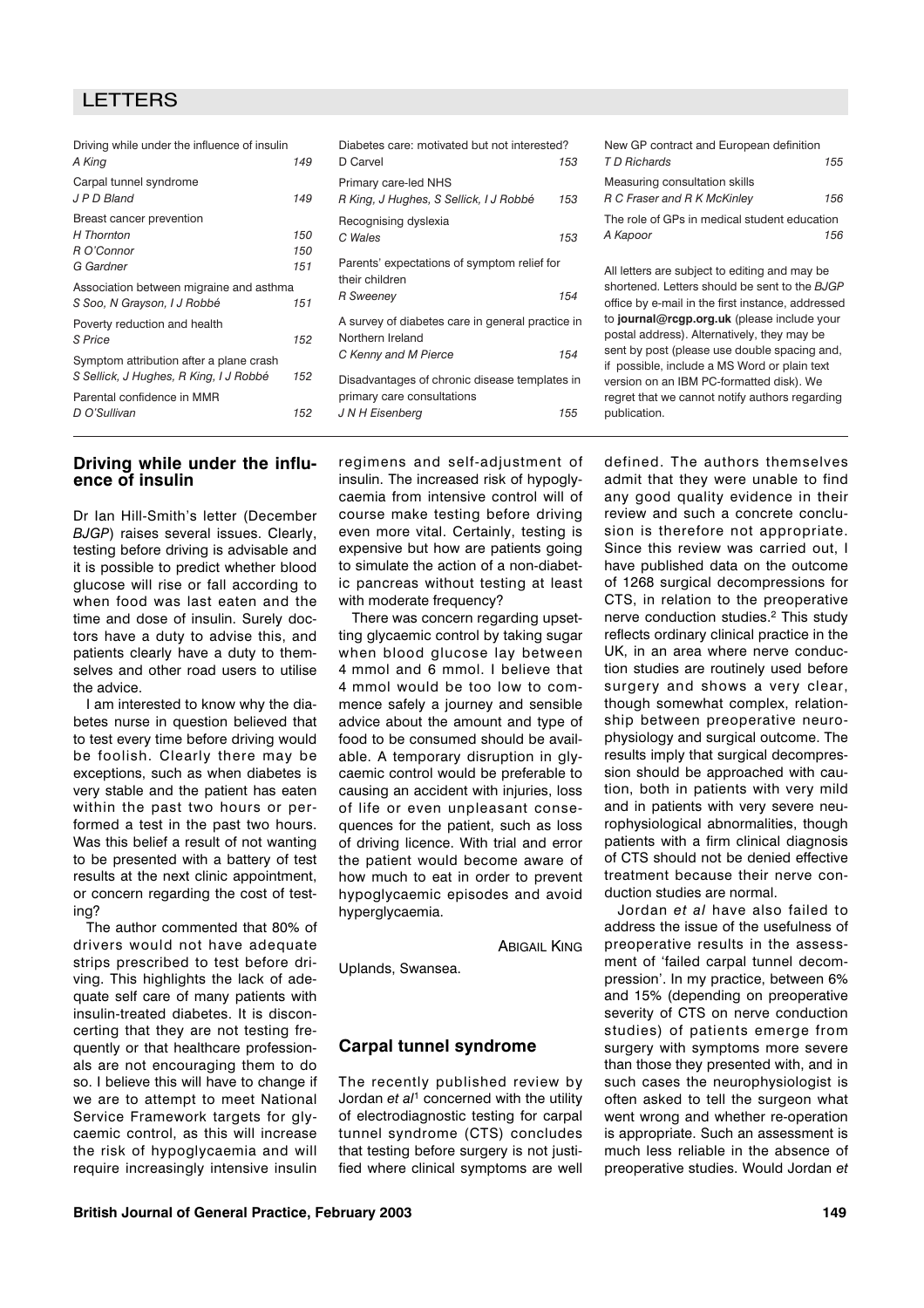*al* care to review their conclusions in the light of these observations?

## JEREMY D P BLAND

Consultant Neurophysiologist, Kent and Canterbury Hospital.

#### **References**

- 1. Jordan R, Carter T, Cummins C. A systematic review of the utility of electrodiagnostic testing in carpal tunnel syndrome. *Br J Gen Pract* 2002; **52:** 670- 673.
- 2. Bland JDP. Do nerve conduction studies predict the outcome of carpal tunnel decompression? *Muscle Nerve* 2001; **24:** 935-940.

## **Breast cancer prevention**

Kefah Mokbel wisely draws attention to the 'need to individualise chemoprevention strategies in order to improve effectiveness' at the conclusion of his editorial review of therapeutic strategies aimed at breast cancer prevention.<sup>1</sup> Eligible women considering entry to the IBIS II prevention trial will also need to be enabled to consider the difficult trade-offs they will have to make for the two drugs being compared: Tamoxifen and Arimidex. The difficulties of providing women with a comprehensive profile of the relatively new drug anastrozole (Arimidex) that has so quickly been promoted from use in advanced breast cancer, to adjuvant therapy for post-menopausal women in early breast cancer, to prevention, are considerable.<sup>2</sup> Regrettably, the 'author's reply' from the ATAC (Arimidex, Tamoxifen, Alone or in Combination) Trial chairman to letters raising questions about anastrozole for use in early breast cancer and for prevention did not fully satisfy the particular concerns raised.3

It should not be forgotten that huge numbers of women who will never get breast cancer will receive these drugs in the IBIS II prevention trial. Decisions about the trade-offs between risks and benefits for both Tamoxifen and Arimidex are more difficult to make for these healthy women than they are for women with invasive breast cancer who will have greater willingness to accept side

effects, known and unknown, to set against their potential for gain of disease remission.

Potential IBIS II trial participants should be provided with very clear and full information from a sound evidence base. Their individual decisionmaking process will require detailed information about side effects, including those on cognition, bone mineral density, and lipid profiles for both drugs. More is known about Tamoxifen, which has been on the market for many years, than Arimidex, which is still in the early phase of long-term follow-up within the ATAC trial, where the pre-planned sub-protocols considered effects of both drugs on the endometrium and on bone, but not cognition. A pilot study is only just now being done to assess an instrument for measuring cognitive function within the ATAC Trial<sup>4</sup> on information gathered from all ATAC patients' self-reported side effects.

The theory of responsibility defines that the person who encourages another to seek a medical intervention, as in screening or prevention, is more responsible than when a decision is made for self or a loved one, or by a physician for patients, and requires a rigorously sound evidence base. Such hasty introduction of a new drug into a potentially vast and healthy population market is ethically dubious.

## HAZEL THORNTON

Honorary Visiting Fellow,

Department of Epidemiology and Public Health, University of Leicester, and Independent Advocate for Quality in Research and Healthcare.

### **References**

- 1. Mokbel K. Breast cancer prevention. *Br J Gen Pract* 2002; **52:** 972-973.
- Thornton H. Questions about anastrozole for early breast cancer. *Lancet* 2002; **360:** 1890.
- 3. Baum M, on behalf of the ATAC Steering Committee. Questions about anastrozole for early breast cancer. *Lancet* 2002; **360:** 1890-1891.
- 4. The ATAC (Arimidex, Tamoxifen, Alone or in Combination) Trialists Group. Anastrozole alone or in combination with tamoxifen versus tamoxifen alone for adjuvant treatment of postmenopausal women with early breast cancer: first results of the ATAC randomised trial. *Lancet* 2002; **359:** 2131-2139.

One of Professor Mokbel's points in this very comprehensive overview is based on evidence that has been thrown into question by other studies. He quotes the Collaborative Group on Hormonal Factors in Breast Cancer from 1996 as concluding that 'the oral contraceptive pill (OCP) was associated with a small increase in breast cancer among current users and those who had stopped it in the last 10 years'.1 This conclusion, based on a meta-analysis, was also published by the same group in the *Lancet* in 1996.2

However, a large, population-based case control study by Marchbanks *et al*, published in the *New England Journal of Medicine* earlier this year, found no such association.<sup>3</sup> Their conclusion was that 'no association between past or present use of oral contraceptives and breast cancer was observed'. This was a well conducted, population-based study of 4575 women with breast cancer and 4682 controls. This study also showed that no subgroup of women who had used oral contraceptives had significantly increased risk of breast cancer. Similar results were reported in the CASH analysis published in 1986.4

This point is very important as many unwanted pregnancies are caused by women stopping the OCP in the perhaps misguided belief that it is increasing their risk of developing breast cancer. We need to highlight the fact that the evidence for this assumption is far from clear.

### RAY O'CONNOR

Kileely, Limerick, Ireland. E-mail: rocthedoc@eircom.net

#### **References**

- Collaborative Group on Hormonal Factors in Breast Cancer. Breast cancer and hormonal contraceptives: further results. *Contraception* 1996; **54:** 1S-106S.
- 2. Collaborative Group on Hormonal Factors in Breast Cancer. Breast cancer and hormonal contraceptives: collaborative reanalysis of individual data on 53 297 women with breast cancer and 100 239 women without breast cancer from 54 epidemiological studies. *Lancet* 1996; **347:** 1713-1727.
- 3. Marchbanks PA. McDonald JA, *et al*. Oral contraceptives and the risk of breast cancer. *N Engl J Med* 2002; **346:** 2025-2032.
- 4. The Cancer and Steroid Hormone Study of the Centers for Disease Control and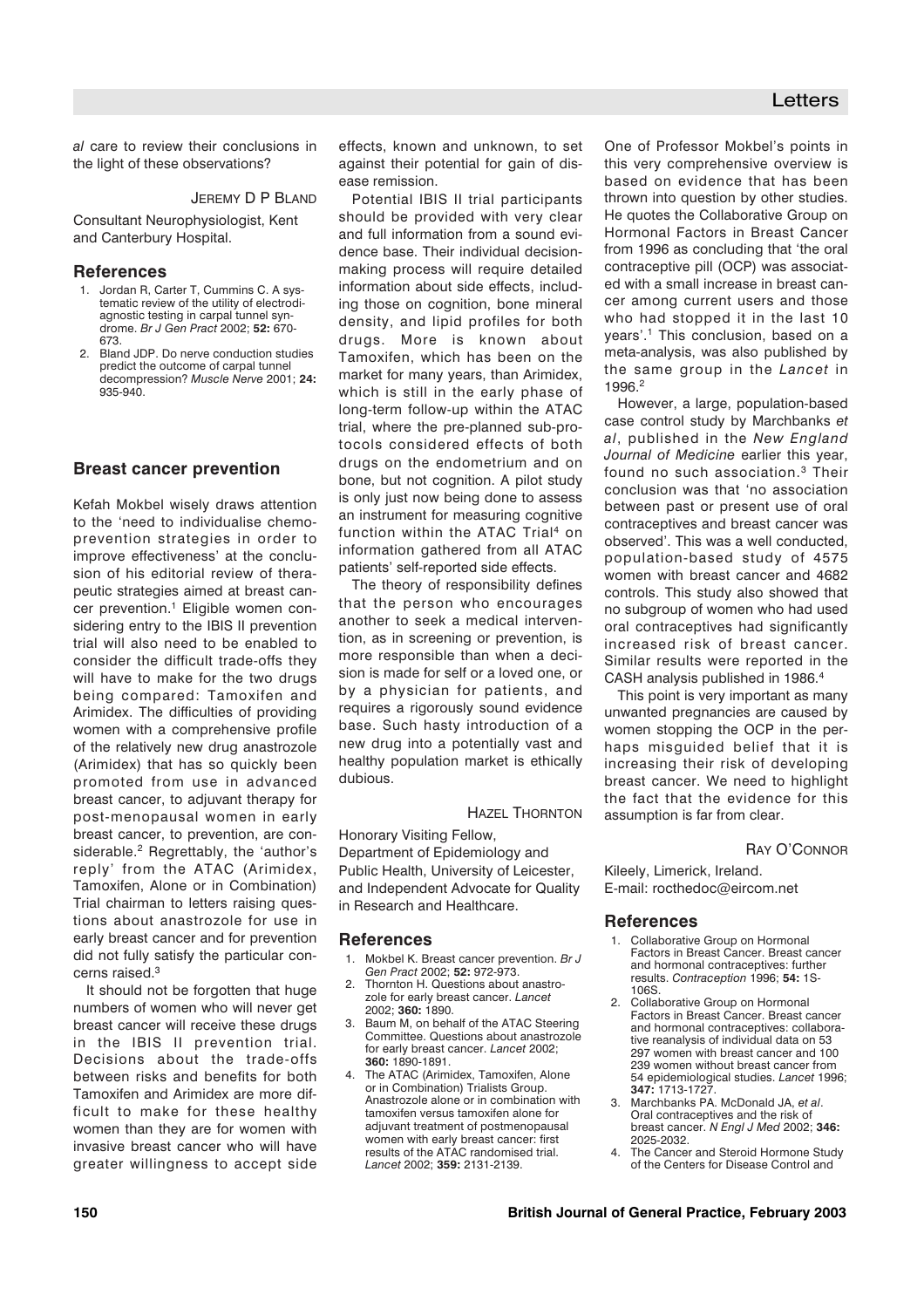the National Institute of Child Health and Human Development. Oral-contraceptive use and the risk of breast cancer. *N Engl J Med* 1986; **315:** 405-411.

The review by Kefah Mokbel on breast cancer prevention<sup>1</sup> ignores the single most preventable cause of breast cancer: induced abortion. A 1996 metaanalysis looking at 28 studies showed a 30% increased risk of breast cancer after induced abortion.2 This 30% figure is already diluted by the existence of studies looking at breast cancer rates in parous aborted women. In nulliparous women, however, the risks are even greater. Carroll compared cumulated cohort abortion rates and cumulated breast cancer rates in both nulliparous and parous women in the UK.<sup>3</sup> He concluded that there is a high correlation between the two and it is particularly evident in nulliparous women. Since the majority of women in the UK undergoing abortion are nulliparous, these findings are of enormous significance. Carroll has estimated an annual UK incidence of breast cancer of 77 000 cases by the year 2023.

Pregnancies that end in miscarriage are not associated with breast cancer because they do not generate increased levels of oestrogen. Healthy pregnancies do expose women to increased oestrogen levels. Nulliparous women who undergo abortion increase their lifetime risk of breast cancer and not just because of foregoing the protective effect of a full-term pregnancy. There is a superadded risk from the abortion, which interrupts the differentiation of breast tissue.4 The first litigation case has been successfully taken against an abortion provider who failed to warn of such risks.

There is experimental evidence in animals that abortion is associated with mammary cancer.<sup>4</sup> Furthermore, the majority of almost 40 studies since 1957 show an association between abortion and breast cancer. None of this is mentioned in the review.

GREGORY GARDNER

Birmingham.

E-mail: g.gardner@euphony.net

#### **References**

- 1. Mokbel K. Breast cancer prevention. *Br J Gen Pract* 2002; **52:** 972-973.
- 2. Brind J, Chinchilli VM, Summy-Long J. Induced abortion as an independent risk factor for breast cancer: a comprehensive review and meta-analysis. *J Epidemiol Community Health* 1996; **50:** 481-496.
- 3. Carroll P. *Abortion and other pregnancy related risk factors in female breast cancer*. London: Pensions and Population Research Institute, 2001.
- Russo J, Russo IH. Susceptibility of the mammary gland to carcinogenesis. Pregnancy interruption as a risk factor in tumour incidence. *Am J Path* 1980; **100:** 497-512.

## **Association between migraine and asthma**

Davey *et al*'s large case-control study1 found an association between migraine and asthma, where the relative risk of asthma was raised in those with a diagnosis of migraine. We recognise the potential importance of this result in relation to aetiological epidemiology.

The authors acknowledged that the lack of information on socioeconomic status was an important limitation of their study — we would question whether they could have analysed their responders in relation to their socioeconomic status using the Jarman, Townsend or other scoring systems. Socioeconomic factors could be a likely confounder, owing to the Inverse Care Law,<sup>2</sup> where people of a higher socioeconomic status would consult with their general practitioner more frequently than people of lower socioeconomic status.

We are also concerned about the ascertainment of migraine cases, since some people with migraine may not present to their GP. They may self-medicate using over-the-counter medicines to treat the migraine, as these are readily available.

We would question whether the authors considered verifying their case ascertainment by having patients diagnosed with asthma as the cases. These patients would need to see their GP to be diagnosed and to have been prescribed medication. These 'cases' could be asked questions to determine if they suffered from any of the symptoms associated with migraine, through a questionnaire. The questionnaire would not use the word 'migraine' but contain questions describing the features of migraine.

In order to take this epidemiological work forward, our suggestion would be to carry out a community survey using the primary care registers. A random sample of people could be chosen and then, through qualitative interviews using semi-structured questionnaires, questioned about whether they would see their GP or self- medicate if they suffered from symptoms characteristic of migraine.

#### SUELEN SOO

Intercalated BSc medical student

## NAOMI GRAYSON

Intercalated BSc medical student

### DR IAIN J ROBBÉ

Clinical Senior Lecturer, University of Wales College of Medicine, Heath Park, Cardiff CF14 4XN.

#### **References**

- 1. Davey, G, Sedgwick P, Maier W, *et al*. Association between migraine and asthma: matched case-control study. *Br J Gen Pract* 2002; **52:** 723-727.
- 2. Hart, JT. The Inverse Care Law. *Lancet* 1971; **1:** 405-412.

## **Poverty reduction and health**

Dorothy Logie's<sup>1</sup> timely reminder of the crippling effects of poverty on health in poor countries makes me wonder how future generations will view our acceptance of this appalling inequality. Just as we look back on earlier generations that accepted slavery and famine in Ireland as normal with incomprehension, so we shall be viewed. Human life developed in Africa but the serendipitous combination of beasts of burden, free-flowing water, reduced disease, sustainable crops, and later cheap energy from coal, led to the economic advantage of Europe. Iron and steel led to ships and guns, which led to empires and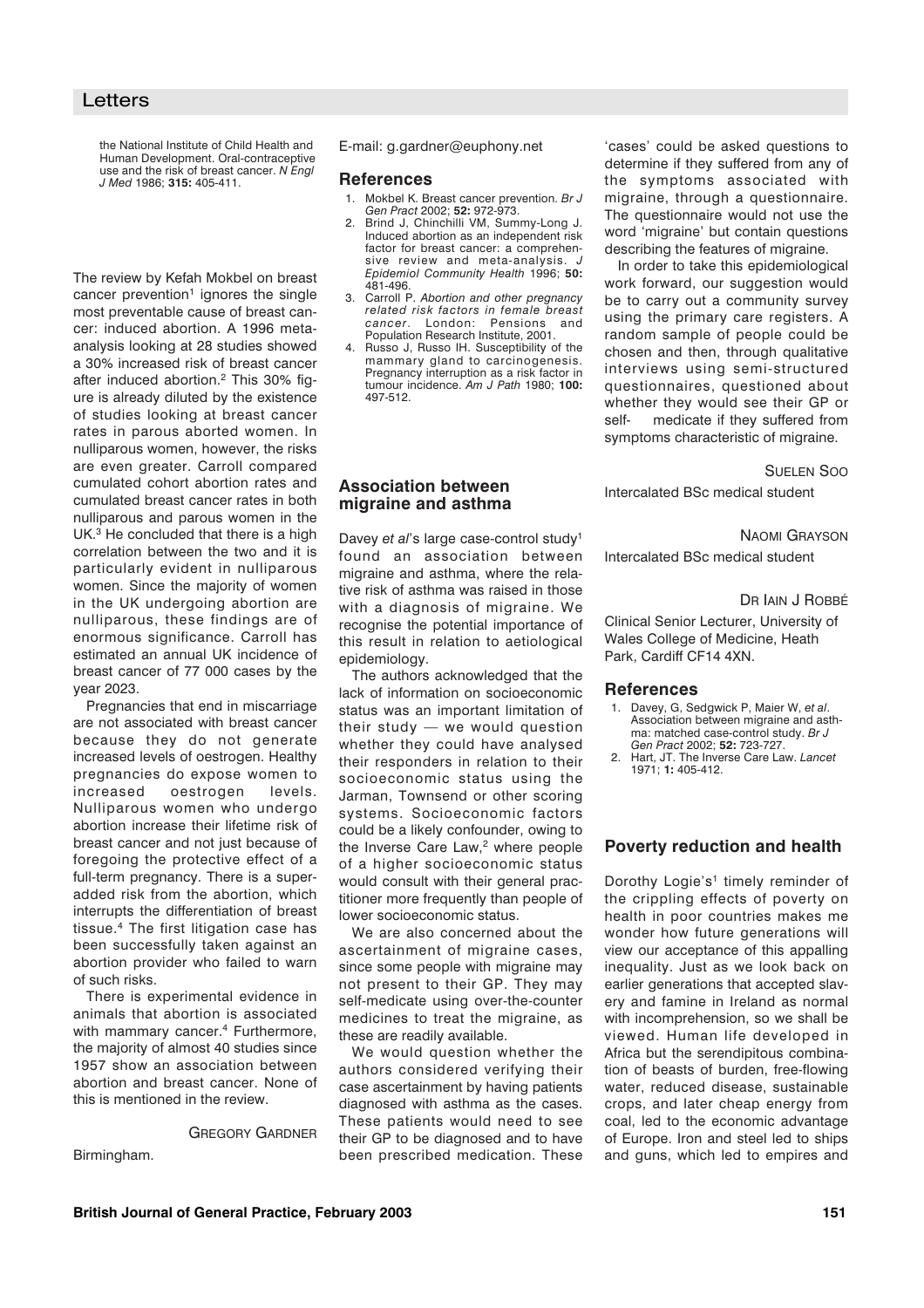exploitation. The empires have gone but the economic exploitation remains. The value of the Nigerian currency is not decided in Nairobi. The value of the world's second most traded commodity — coffee — is decided by four companies, none of which come from Africa or South America, where most is grown. This is not an anti-globalisation argument. We need a pro-global, one-world view. The greatest fear is nationalism; Europe has emerged from a tempestuous adolescence where nationalism led to industrial genocide. Continental co-operation has to be the way forward. Europe could yet be a world model where national boundaries are diminished, where a person's worth is valued equally, and where poor countries are raised up by minimum, not minimal, wages. Perhaps the real answer to global poverty and health inequality will finally come when the economic powers realise that it is in their own interests to diminish, rather than enhance, poverty, to spread wealth rather than to retain it, to release the massive world consumer potential that lies untapped (many times the world's current output), and to provide a world minimum wage in a world currency.

SIMON PRICE

St Julian's Medical Centre, 13a Stafford Road, Newport NP10 9HW.

### **Reference**

1. Logie D. Poverty reduction and health. [Back Pages.] *Br J Gen Pract* 2002; **52:** 1036.

## **Symptom attribution after a plane crash**

We read with interest the article by Donker *et al*<sup>1</sup> and we congratulate the authors on a novel approach to the complex issue of doctor–patient interaction in general practice following a plane crash. The authors recognise that the self-selection of patients may be the major flaw in this study with no clear criteria for being exposed to the

disaster. As a proxy for exposure, proximity to the crash site could have been considered and odds ratios could have been calculated. The crash was in a deprived area and anyone seeking compensation could have attributed symptoms, real or otherwise, to the disaster, particularly during the period of increased attention by the media following the announcement of the parliamentary inquiry.

The six-year delay in the reporting of symptoms could lead to bias as it relies on patient recall, and only symptoms remembered and attributed by the patients to the disaster were included in the study. We would be interested to learn more about the organisation of the call centre and how it was publicised, as the authors refer to a currently unpublished paper for this information.

There appear to be significant differences between the responders and the non-responder group that is lost to the GP part of the study. We would be interested if the authors could further define the 'non-responder' group; for example, their employment status. We agree with the authors that the total symptom score could be shown for comparison as well as information concerning consulting behaviour prior to the disaster.

Finally, symptoms attributable to the plane crash may arise many years after the disaster. We would be interested to find out if the authors intend to carry out a follow-up to the study.

SARAH SELLICK

Intercalated BSc medical student

JENNY HUGHES

Intercalated BSc medical student

RACHEL KING

Intercalated BSc medical student

IAIN J ROBBÉ Clinical Senior Lecturer, University of Wales College of Medicine, Heath Park, Cardiff CF14 4XN.

## **References**

Donker GA, Yzermans CJ, Spreeuwenberg P, van der Zee, J.

Symptom attribution after a plane crash: comparison between self-reported symptoms and GP records. *Br J Gen Pract* 2002; **52:** 917-922.

## **Parental confidence In MMR**

I read with interest the paper by Ramsay *et al* in the November issue of the *BJGP*. 1

As an Associate in Public Health, attached to the Greater Manchester Health Protection Unit, I have recently looked into the age at which four quarterly birth cohorts of children (born between 1 January and 31 March in 1996, 1997, 1998 and 1999) received their first measles, mumps and rubella (MMR) vaccine in Salford, Greater Manchester.

Using data from the Child Health Surveillance System, which is routinely available, I found that, on average, 85% of these children had received their first MMR vaccine by age 18 to 21 months. A further 8% received their first MMR vaccine later than this. Uptake averaging 93% was achieved in all four cohorts by the age of four years. Currently, with 2740 children born in Salford, we could expect 220 children per year to have their first MMR vaccine later than the recommended age.

Ramsay *et al* discuss the adverse publicity surrounding MMR and the fact that 'most mothers seek advice from a health professional before having their children immunised'. All children in Salford are offered a nursery place at three years old and preventing outbreaks of measles in the nursery setting is clearly important. It is essential, therefore, that all health professionals involved in childhood vaccine programmes continue to promote the vaccine to parents of children aged over 15 months, since parents may still be considering the issue up to the point at which their child reaches three or even four years of age

This information will be used in Salford to recommend to GPs, health visitors, and practice nurses the benefits of continuing to offer advice about MMR to parents who have initially refused the vaccine.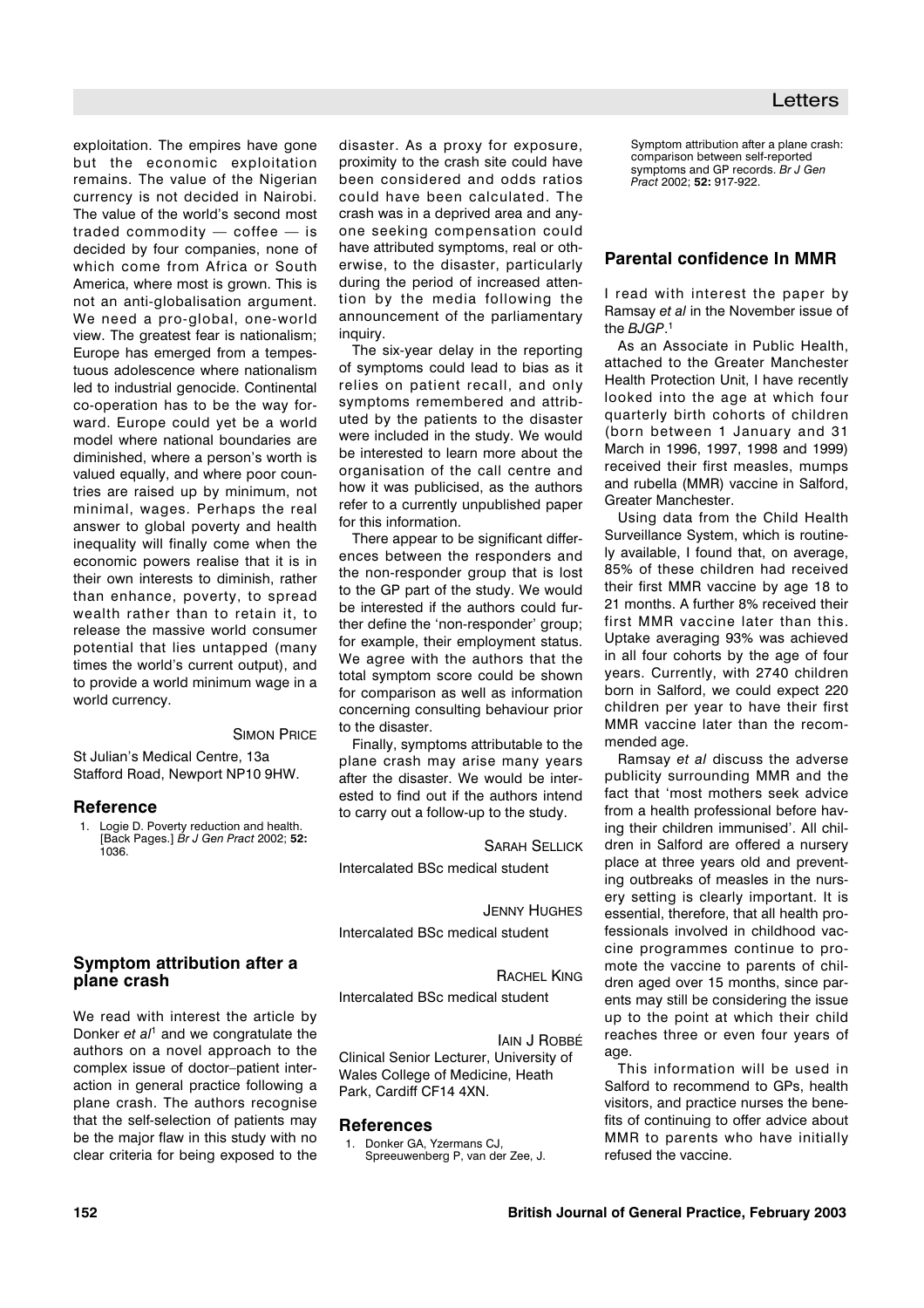#### BERNADINE O'SULLIVAN

Public Health Associate, Greater Manchester Health Protection Unit, Peel House, Albert Street, Eccles M30 ONJ.

## **Reference**

1. Ramsay ME, Yarwood J, Lewis D, *et al*. Parental confidence in measles mumps and rubella vaccine: evidence from vaccine coverage and attitudinal surveys. *Br J Gen Pract* 2000; **52:** 912-916.

## **Diabetes care: motivated but not interested?**

Hansen and colleagues<sup>1</sup> studied 194 'motivated' Danish GPs to assess whether characteristics, such as sex, years of experience, practice size, ongoing education or a declared special interest in diabetes, could predict glycaemic control in their type 2 diabetic patients. Apparently they do not.

It came as little surprise that a GP's sex made no difference to diabetic control in their patients, but it was surprising that only 16% of these doctors were female.

It is disappointing that no effort was made to include a study of those practices that run dedicated diabetic clinics and those that don't. Few of the doctors studied (6.7%) expressed an 'interest' in diabetes but may have still participated in such clinics. Many GP practices in the UK run regular diabetes clinics, usually with an appointed GP and practice nurse. This often leads to the acquisition of a good working, rather than specialist, knowledge of diabetes care. Less complex diabetic cases are reviewed in these clinics and specialist advice is sought, and referrals made, where appropriate. This concentration of skills and resources is surely worthy of further study and I believe an opportunity was lost here. Hansen's opening comment was that glycaemic control 'varies widely between GPs' but then 'could not identify' any reasons for this. They even considered 'organisational changes', such as having fewer single-handed practices, but ignored the role of GP clinics, which more then likely contributes to this variance.

DAVID CARVEL

Biggar Medical Practice, South Croft Road, Biggar ML12 6BE. E-mail: David.Carvel@biggar.lanpct.scot.nhs. uk

### **Reference**

1. Hansen LJ, Olivarius N de F, Siersma V, *et al*. Doctors' characteristics do not predict long-term glycaemic control in type 2 diabetic patients. *Br J Gen Pract* 2002; **53:** 47-49.

## **Primary care-led NHS**

It is encouraging to read the paper by Craig *et al*<sup>1</sup> teasing out the dynamics of a shift from a secondary to a primary care-based NHS. An impressive number of interviews was achieved and the piloting and coding processes appears thorough, but we question whether the validation of the interviews would have been improved by carrying out a full check following the final coding by Dr McGregor. Also it would have been interesting to have read the personal judgements of the investigators regarding the factors identified in the article.

It was not clear exactly how the three conditions of inguinal hernia, stroke, and asthma were integrated into the interviews. In order to fulfil the aim to 'investigate the nature of the barriers to, and the incentives encouraging, the shift towards a primary care-led NHS', we suggest it would be of interest to investigate the user perspective for the three conditions, as their perspectives might provide further information about incentives and barriers to the care shift. Another group that it might be beneficial to include in such an analysis would be health care personnel who currently work in both primary and secondary health care settings, such as physiotherapists

With a view to seeking some practical information on how to resolve the 'fundamental tension', a further study could perhaps make use of a titre questionnaire — one using a numerical scale to grade answers. This method would enable the investigators to rate each of the five main barriers identified from this first study, and in turn the issues for overcoming these barriers could be prioritised.

RACHEL KING

Intercalated BSc medical student

#### JENNY HUGHES

Intercalated BSc medical student

SARAH SELLICK

Intercalated BSc medical student

#### IAIN J ROBBÉ

Clinical Senior Lecturer, University of Wales College of Medicine, Heath Park, Cardiff CF14 4XN.

### **Reference**

1. Craig N, McGregor S, Drummond N, *et al*. Factors affecting the shift towards a 'primary care-led' NHS: a qualitative study. *Br J Gen Pract* 2002; **52:** 895-900.

## **Recognising dyslexia**

Tim Miles and Richard Huntsman are to be congratulated in pointing out another example in history of an intelligent, articulate and successful person who, nevertheless, demonstrated poor written linguistic skills.<sup>1</sup>

Tim Miles obviously still retains his longstanding fascination with the disability, to the understanding of which he has made an unparalleled contribution. As Professor of Psychology in Bangor he carried out detailed basic research in language learning disorders, influencing many professionals. His books have helped thousands of families with this inherited disorder.

Most GPs will have more dyslexics than diagnosed diabetics in their patient populations, but how many would have any idea about where to obtain help for a condition which can cause lifelong misery, underachievement and frustration? The prison population, for example, is particularly over-represented with languagedisordered people.

While recognising that 'there is possibly some malfunctioning of the cerebellum' in dyslexia, the authors might,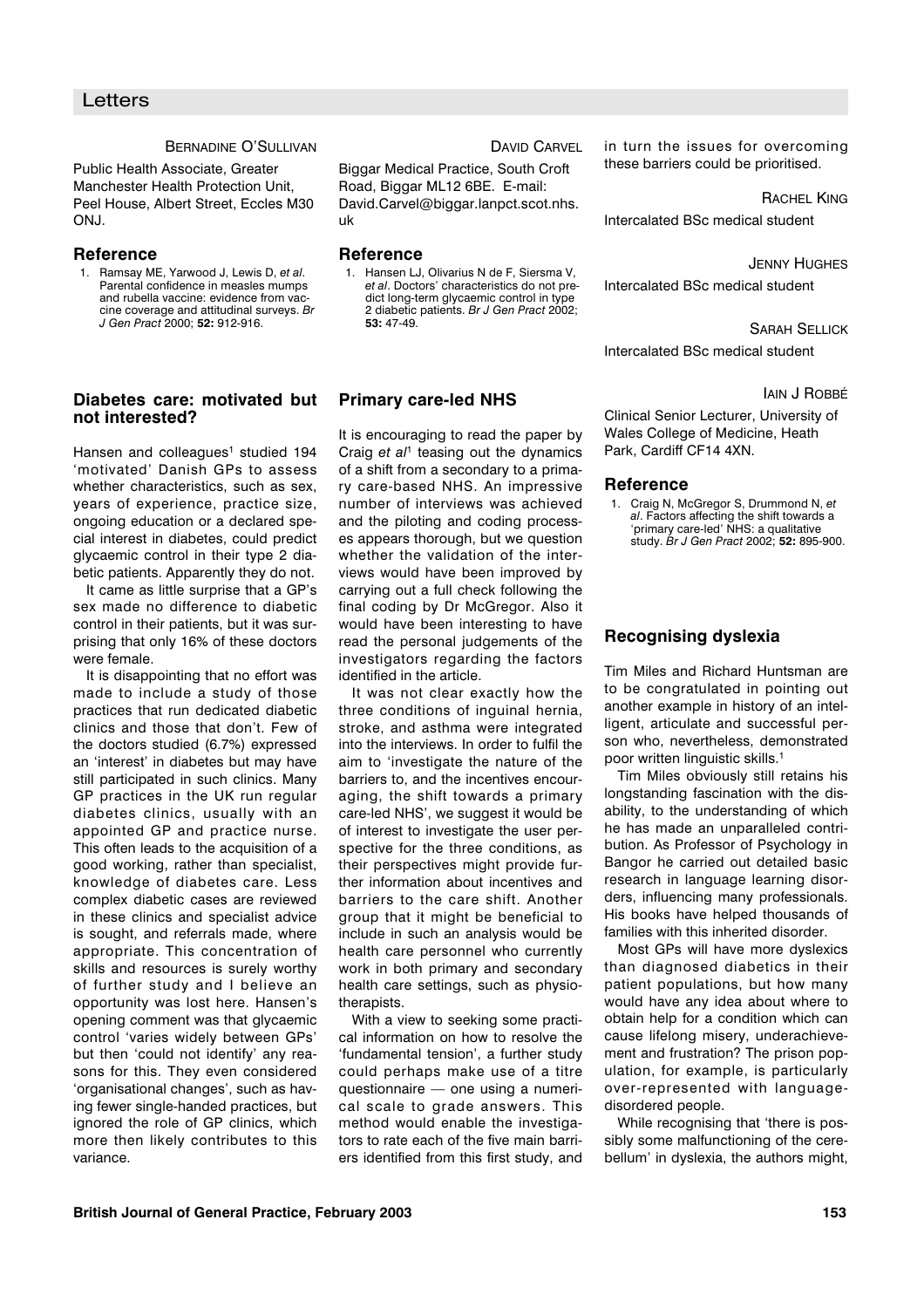in my experience, have underestimated its significance.

At Dyslexia, Dyspraxia, Attention Deficit Treatment (DDAT) centres throughout the United Kingdom and Australia, doctors involved in the assessment of thousands of children and adults self-referred because of reading and spelling failure (and dyspraxia and attention deficit disorder, which so commonly co-exist) have found consistently high levels of posture immaturity, eye movement abnormalities, and clinically abnormal cerebellar signs. Between 60% and 80% show abnormal computerised dynamic posturography and electronystagmography. There is now strong evidence that the cerebellum is involved in language acquisition and reading.<sup>2</sup>

The DDAT programme of twice-daily neuro-developmental exercises directed at specifically improving balance, trunk, head, and eye movement coordination, and which is carried out in an increasingly complex and integrated fashion, has been shown by independent academic researchers to substantially improve cerebellar function, cognitive skills underlying literacy, and language acquisition over a six-month period.<sup>3</sup>

Miles and Huntsman are absolutely right in their assertion that the dyslexic child should be encouraged by examples of famous poor spellers and parents should consider referral to an educational psychologist and specialist teachers. However, GPs might also be wise to introduce families affected by dyslexia to the work of doctors at DDAT centres throughout the UK which, by an enjoyable programme of remediation exercises, significantly enhances literacy skills compared with that of a literacy scheme alone.

#### CHRISTOPHER WALES

Burley-in-Wharfedale, Ilkley, West Yorkshire.

### **References**

- Miles TR, Huntsman R. The stupidity of Elizabeth Fry — was it dyslexia? *Br J Gen Pract* 2002; **52:** 1042-1043.
- 2. Fulbright RK, Jenner AR, Mencl WE, *et al*. The cerebellum's role in reading: a functional MR imaging study. *Am J Neuroradiol* 1999; **20:** 1925-1930.
- Reynolds D, Hambly H, Nicholson R. The cerebellum and dyslexia: evaluation of an exercise-based

treatment. *Dyslexia* (in press).

## **Parents' expectations of symptom relief for their children**

While preparing to work a January weekend co-op shift, I was very interested to read Kallestrup and Bro's brief report on parents' expectations when bringing their febrile children to out-of-hours clinics.<sup>1</sup> The summary indicates that 34% of parents expected symptom relief, while only 13% expected a prescription. Intrigued to discover quite how the parents were expecting the out-of-hours doctor to relieve symptoms without a prescription, I carefully read the remaining article.

The number of parents expecting relief of symptoms for their child is not mentioned at any point in the remainder of the article, so my confusion remained unresolved. Where does this figure come from?

Is it possible that some people stated their expectation for relief of symptoms as an indirect way of indicating their expectation for a prescription? This may explain the unexpectedly low figures for people expecting prescriptions.

#### RICHARD SWEENEY

Dr Moss and Partners, 30 Kings Road, Harrogate, North Yorkshire HG1 5JP.

### **Reference**

1. Kallestrup P, Bro F. Parents' beliefs and expectations when presenting with a febrile child at an out-of-hours general practice clinic. *Br J Gen Pract* 2003; **53:** 43-44.

## **A survey of diabetes care in general practice in Northern Ireland**

We report the outcome of a survey of the organisation of diabetes care in general practice in Northern Ireland, which used a similar method to a survey reported in 2000 in England and Wales, which had shown a large proportion of diabetes care was being done in the community, much of it delivered by practice nurses.<sup>1</sup> A previous study in Northern Ireland in the late 1980s had shown that care for people with diabetes was shifting from hospital clinics to general practice.<sup>2</sup>

The aim of this survey was to detail the degree of involvement in diabetes care reported by general practice, and to identify the prevalence of the following key features of GP service provision in Northern Ireland: protected time for diabetes care; disease registers; practice nurses with some knowledge of diabetes; and written protocols agreed with local diabetologists.

Seventy per cent of practices (252/358) responded. These practices were similar in list size and numbers of practices to those of Northern Ireland as a whole. Of these, 92% of practices have active registers of people with diabetes, identifying 1.9% of their population as having diabetes and 85% of practices use these registers for call/recall visits.

The organisation of diabetes care is outlined in Table 1. Seventy five per cent of practices held diabetes clinics run by the general practitioner and nurse (63%), or a nurse alone (32%). Only 47% of practices felt they received adequate support from an acute diabetes team, with 29% meeting with this team regularly and only 19% having a shared care protocol. Overall, practices provided most of the routine care for 60% of their diabetic patients. The majority of GPs and practice nurses had received some diabetes education in the previous year, although GPs should also be aware their practice nurses' educational needs may not be met fully.

There was a difference in our study to the England and Wales study in the amount of professional contact with secondary care. In England and Wales, 80% of practices received adequate support from secondary care; in Northern Ireland only 29% had such support. This may reflect either the relative dispersal of diabetes teams, or very poor relationships between primary and secondary care. Such a primary–secondary divide is an inefficient way of delivering seamless care to patients.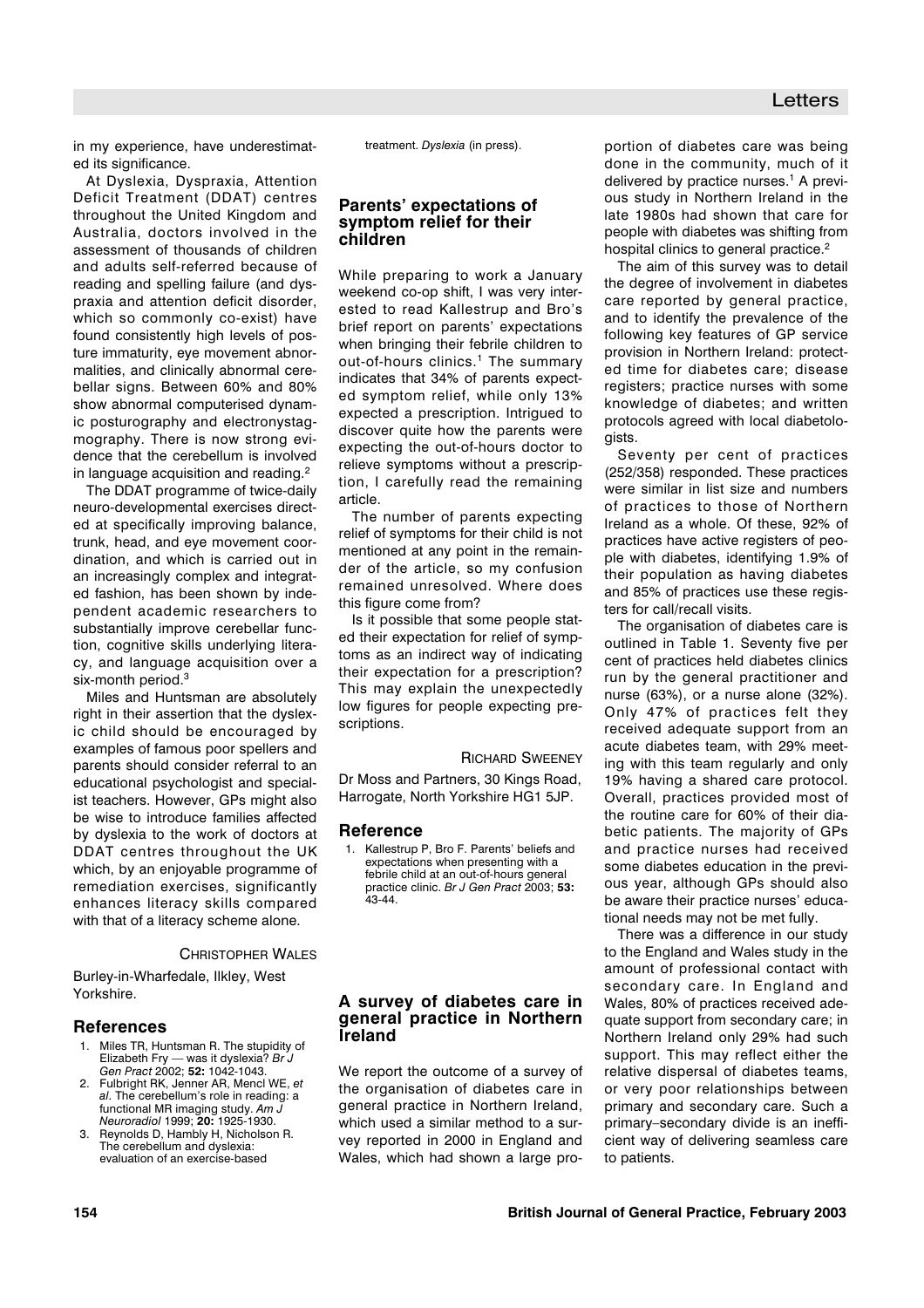| Table 1. The organisation of diabetes care |  |
|--------------------------------------------|--|
|                                            |  |

|                                                                                                                 | Yes $(\%)$                                   | n   |
|-----------------------------------------------------------------------------------------------------------------|----------------------------------------------|-----|
| Would you describe your practice as having a special<br>interest in diabetes?                                   | 169 (71%)                                    | 242 |
| What is the total number of people with diabetes in the<br>whole practice?                                      | 108 (mean)                                   | 252 |
| What percentage of these patients are having most or all<br>of their routine diabetes care in general practice? | 151 (60%)                                    | 252 |
| Do you have an active register of patients with diabetes<br>in your practice?                                   | 232 (92%)                                    | 252 |
| Is it used for call/recall?                                                                                     | 214 (85%)                                    | 252 |
| Is it fully computerised?                                                                                       | 166 (66%)                                    | 252 |
| Do you have dedicated time for diabetes-only clinics in                                                         |                                              |     |
| the practice?                                                                                                   | 141 (75%)                                    | 188 |
| How frequently are these held?                                                                                  |                                              | 185 |
| Weekly<br>Fortnightly<br>Monthly<br>Other                                                                       | 35 (19%)<br>55 (30%)<br>75 (41%)<br>20 (10%) |     |
| Who runs the clinic?                                                                                            |                                              | 186 |
| GP and nurse<br>Nurse alone<br>GP alone                                                                         | 117 (63%)<br>59 (32%)<br>10 (5%)             |     |
| Median number of patients seen per clinic                                                                       | 8                                            |     |

Although this has acted as a salutory reminder about the difficulties of using template structure in a consultation, we have not been able to reliably assess the validity of any additional questions.

If we feel as a profession that there is merit in patient-centred consultations, then this should be true in all consultations. Effective communication should occur with the assistance of the template rather than despite the template.

J N H EISENBERG

Macklin Street Surgery, Derby

#### **Reference**

1. Pendleton D, Schofield T, Tate P, Havelock P *The Consultation: An approach to learning and teaching*. Oxford: Oxford University Press, 1984. .

## COLIN KENNY

Dromore, Co. Down, Republic of Ireland

#### **MARY PIERCE**

Warwick Diabetes Care, University of Warwick

#### **References**

- 1. Pierce M, Agarwal G, Ridout D. A survey of diabetes care in general practice in England and Wales. *Br J Gen Pract* 2000, **50:** 542-545.
- Hegan MC, Mills KA, Gilliland AEW, Bell PM. Diabetes care by general practitioners in Northern Ireland: present state and future trends. *Ulster Med J* 1991; **60(2):** 199-204.

## **Disadvantages of chronic disease templates in primary care consultations**

Computer templates for the management of chronic diseases are being increasingly used in general practice. There is an automatic assumption that they are good for patient care. While they have obvious advantages, they also have disadvantages.

Templates may have an adverse effect on the consultation. Pendleton<sup>1</sup> encourages us to ask open questions and to address the patient's agenda. Templates encourage us to ask closed questions and to address the clinician's agenda. The danger is that consultations may become dysfunctional because they become so clinician centred.

It can be argued that templates will make no difference because some doctors conduct doctor-centred consultations and others patient-centred. In reality there is a spectrum of consultation styles and doctors can vary from patient to patient and from problem to problem, as to whether they are doctor or patient centred.

It is quite straightforward to add patient-centred questions to a chronic disease template. For instance, in a patient with type 2 diabetes, a standard first question could be: 'What are your main concerns about your diabetes at the moment?'. Admittedly, this will not usually generate a simple tick box/Read code-friendly response, but it may push the consultation a little way towards the patient-centred end of the spectrum.

In our practice we have attempted to assess the influence of adding open questions on a template by video consultation analysis using the RCGP examination check list.

## **New GP contract and European definition**

I agree with Francesco Carelli (*BJGP*, January 2003 ) and with Andrew Williams (*BJGP*, November 2002) that, at his Portsmouth presentation, Lawrence Buckman made it clear — 'that the concept of holistic longitudinal care provided by a named doctor was dead'. This is indeed a very strange position and one that needs to be clarified by the College.

- 1. It is totally at odds with the stated preference of patients.
- 2. It is also at odds with the European Definition of General Practice/ General Medicine as prepared by WONCA (Europe) and undersigned by European National Colleges.
- 3. The Specialty of Family Medicine states that general practitioners are personal doctors providing comprehensive and continuing care to their patients.
- 4. The Secretary of State (Alan Milburn MP) recently confirmed that small practices were an essential part of the NHS.

We need a firm statement from the College exactly what the position is as